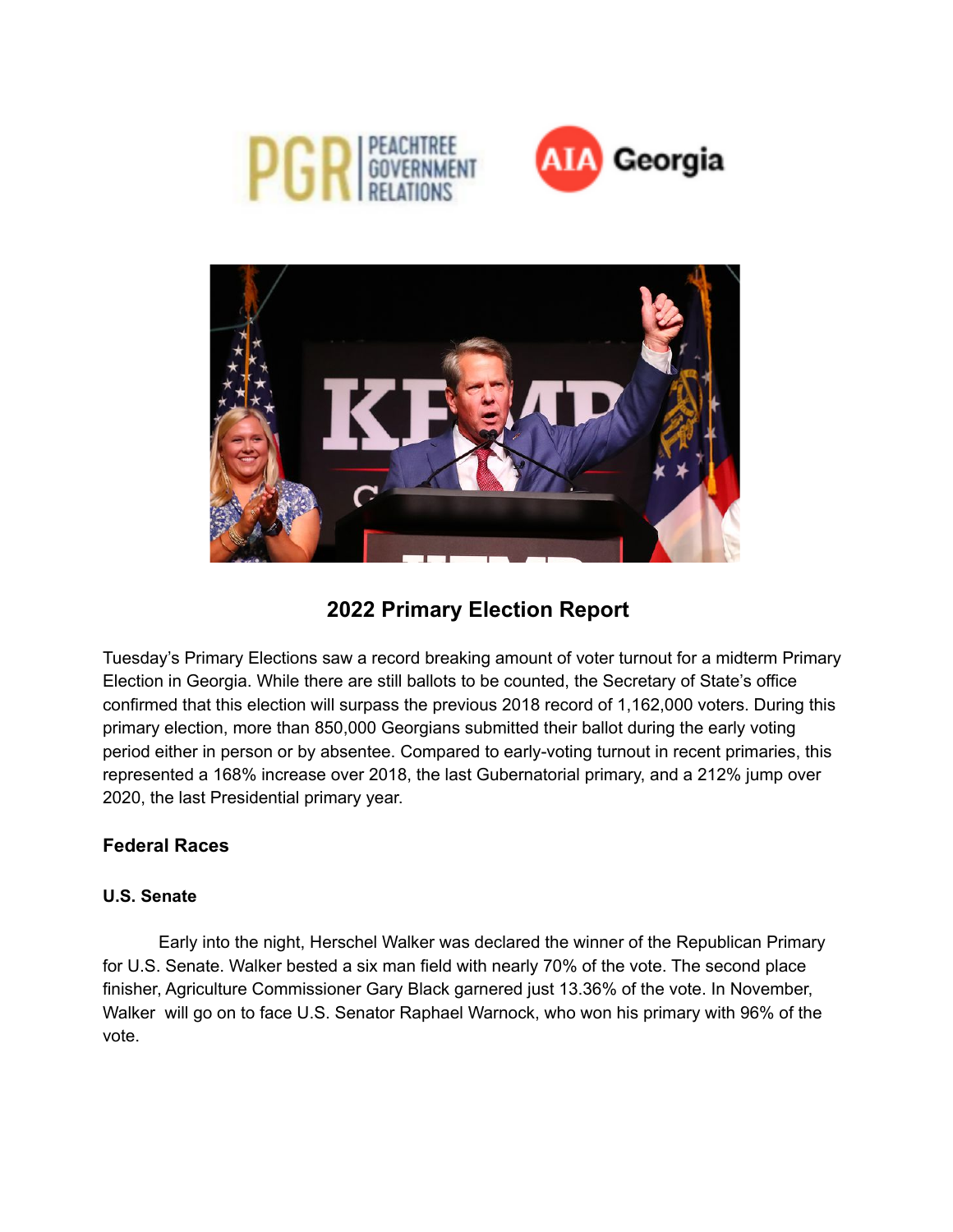#### **U.S. Congress**

Tuesday night boded well for Georgia's Congressional Delegation. All but one district re-elected their U.S. Representative in their respective primary, all of which garnered at least over 60% of the vote. The one exception was in Georgia's new 7th Congressional District where Rep. Lucy McBath and Rep. Carolyn Bourdeaux was drawn into the same district following redistricting. While both McBath and Bourdeaux appeared as incumbents for this race on the ballot, the district consisted mostly of Bourdeaux's prior district. Despite these specifics, McBath soundly defeated Bourdeaux with over 60% of the vote.

There will also be two hotly contested and watched Republican Primary runoffs for U.S. House seats. The first being GA-06 with a runoff between Rich McCormick and Jake Evans, the winner favored to become the next Representative for the district. The second being between Mike Collins and former Democratic State Rep. Vernon Jones in GA-10. Jones, despite being formally elected as a Democrat, earned the endorsement of former President Donald Trump and finished strongly in second place with 21.57% of the vote.

# **State Constitutional Offices**

#### **Governor's Race**

.

Governor Kemp took an early lead into election night and defeated former U.S. Senator David Perdue in the Republican Primary with over 70% of the vote. Governor Kemp will go into a 2018 rematch with former State Rep. Stacey Abrams who won the Democratic nomination unopposed.

## **Lt. Governor's Race**

Senator Burt Jones is leading the GOP field with over 50% of the vote. Senate President Pro-Tempore Butch Miller is in second place with 31.02% of the vote. This election is still too close to call. If Jones' percentage falters beneath 50%, Jones and Miller will head to a runoff.

On the Democratic side of the Lieutenant Governor's race, former Atlanta City Councilman Kwanza Hall is unexpectedly leading the pack with nearly 30% of the vote. Former 2018 Democratic Attorney General candidate, Charlie Bailey, is in second place with 17.40% of the vote. This election is still too close to call. While Hall is expected to retain first place, the second place vote-getter could change with all counties reporting in.

## **Secretary of State**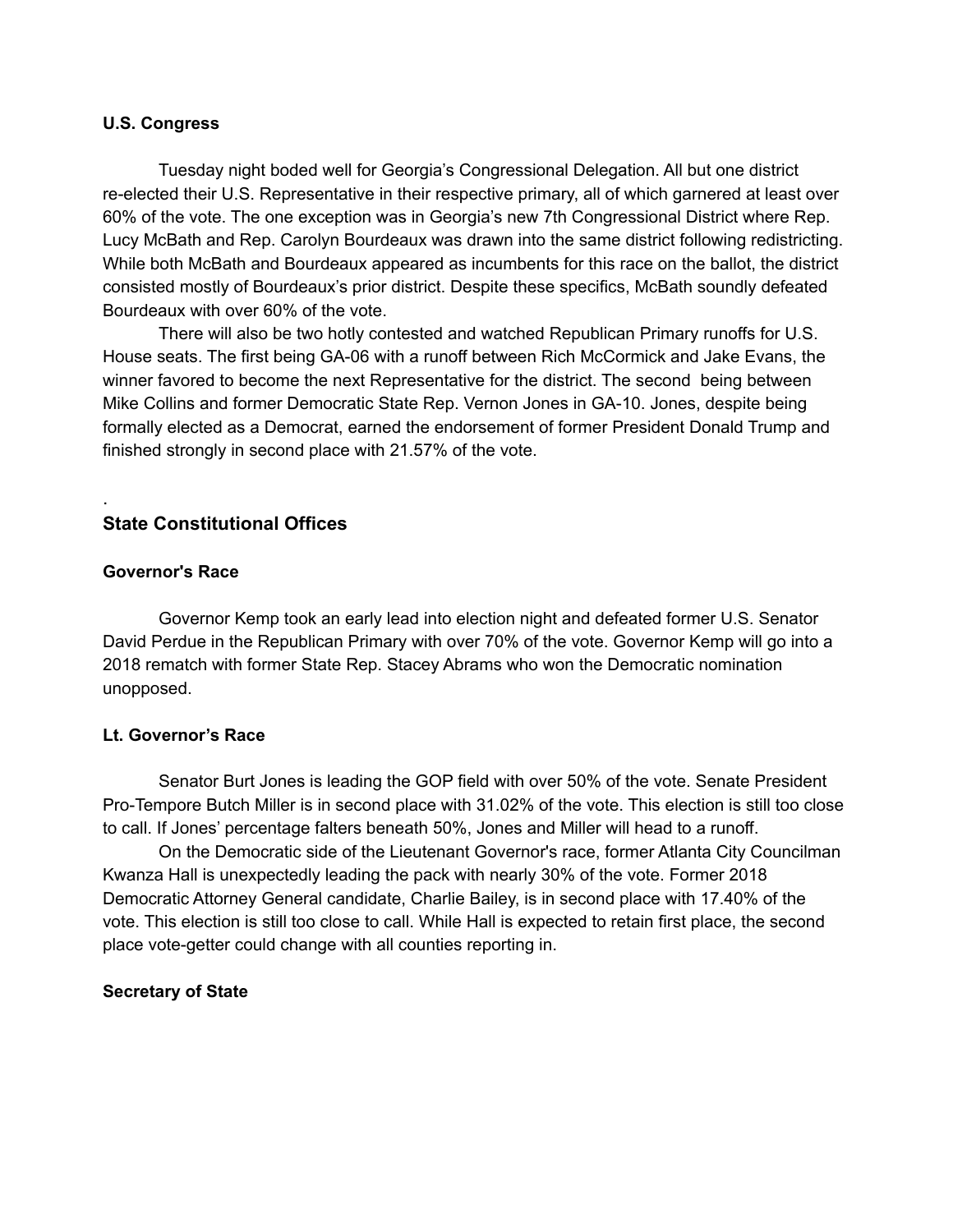Secretary of State Brad Raffensperger defeated former U.S. Congressman Jody Hice by double digits in the Republican Primary. Hice was supported by former President Trump in the Primary, and this race received national attention.

On the Democratic side, Rep. Bee Nguyen led a five candidate field with over 44% of the vote. She is slated to compete in a runoff with former State Rep. Dee Dawkins-Haigler.

#### **Attorney General**

Attorney General Chris Carr soundly defeated Trump-endorsed candidate, John Gordon with nearly 75% of the vote. He will be facing Senator Jen Jordan in November. Jordan defeated Christian Wise Smith with nearly 75% of the vote.

## **Commissioner of Agriculture**

Senator Tyler Harper won the Republican Primary unopposed, and Nakita Hemingway defeated two other candidates with over 55% of the vote. They will face each other in November.

#### **Commissioner of Insurance**

Insurance Commissioner John King defeated two challengers earning over 70% of the vote. On the Democratic side, Janice Law Robinson leads the field with over 48% of the vote with Raphael Baker in second with 33.11% of the vote. Rep. Matthew Wilson missing the runoff in third place is seen as a surprise as he led in fundraising and spending.

#### **State School Superintendent**

State School Superintendent Richard Woods defeated former State School Superintendent John Barge with over 70% of the vote. Woods will be facing former Rep. Alisha Thomas Searcy, who bested a four person field in the Democratic Primary, in November.

#### **Commissioner of Labor**

Senator Bruce Thompson won the Republican primary with over 60% of the vote. On the Democratic side, Rep. William Boddie and Nicole Horn will advance to a runoff.

## **Legislature**

During this primary cycle, no incumbent legislator lost to a challenger. However, legislators that were drawn into the same district did result in two legislators not returning to the Gold Dome in 2023. Among them were House Majority Caucus Chairwoman Bonnie Rich, Rep. Rebecca Mitchell, and Rep. Robert Pruitt.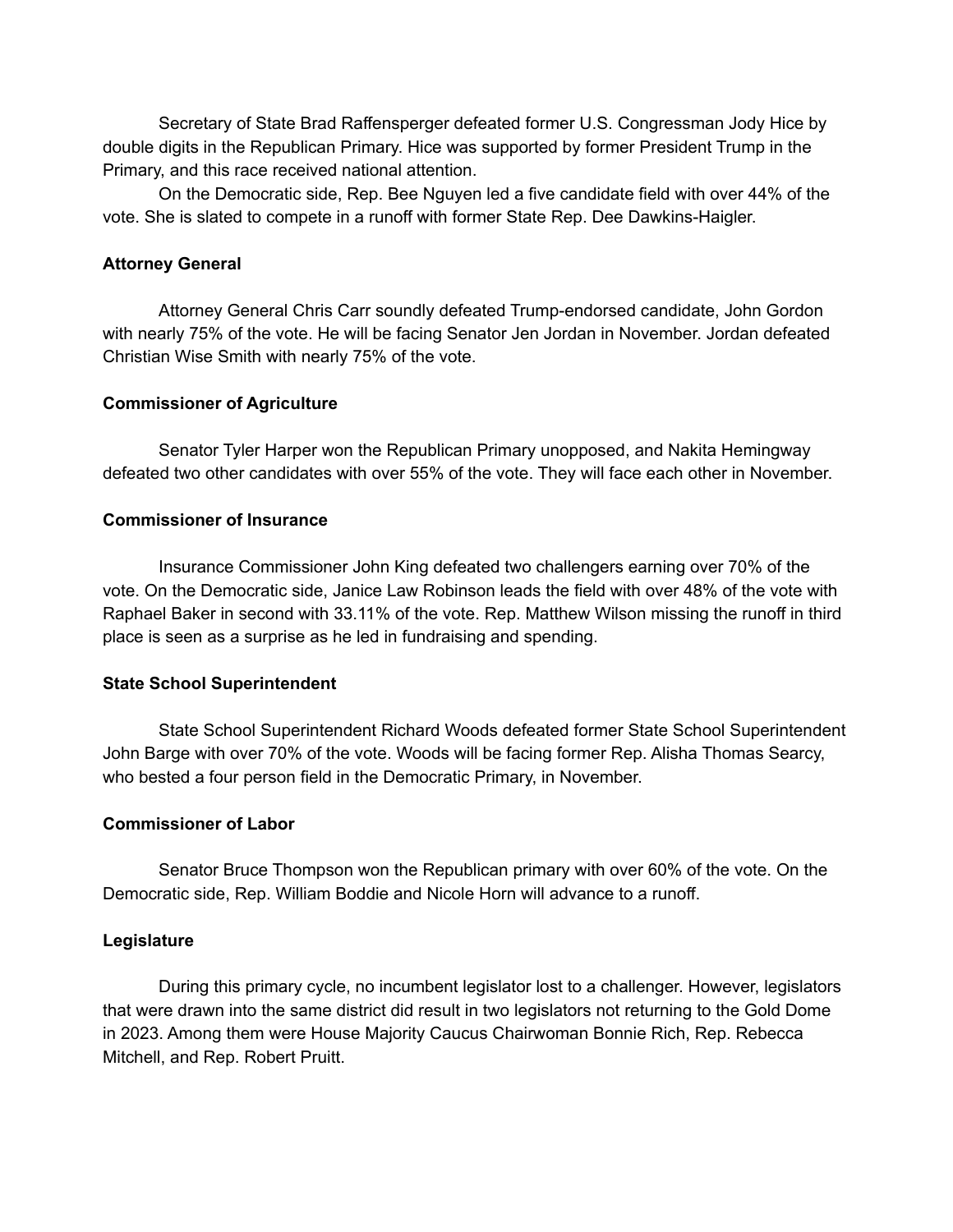Rep. Bonnie Rich was defeated by Rep. David Clark. Rep. Rich is the Chairwoman of Redistricting in the House and a strong ally to the Speaker. Rep. Clark is known for being adversarial to not only Speaker Ralston but other House leadership, and caused controversy for missing the majority of the 2022 Legislative Session and for not complying with House COVID-19 protocols.

Rep. Rebecca Mitchell, a freshman Democrat, was defeated by Rep. Shelly Hutchinson. Both Rep. Mitchell and Rep. Hutchinson flipped Republican districts in Gwinnett County before facing each other in this primary.

Rep. Robert Pruitt was defeated by Rep. Danny Mathis. The new district contained large amounts of both of their previous districts, but slightly favored Rep. Mathis.

Some of Tuesday's elections decided their next legislators in the primary election. Some races lacked a qualified candidate from both parties meaning that a winner of one primary will go on to be unchallenged in November. This included a few candidates who were being closely watched. Among them were former State Rep. Colton Moore who is succeeding former Senate Rules Chairman Jeff Mullis in the Senate. Moore was known for being adversarial to Speaker Ralston in the House, and lost a primary election to Mullis in 2020. This also included Nabilah Islam who unexpectedly bested Rep. Beth Moore to become the Democratic nominee in a heavily Democratic Gwinnett County based district. Islam is a community activist, former Congressional candidate, and garnered attention when she referred to herself as "the Georgia AOC."

One caveat of election day included just one incumbent legislator being forced into a runoff. Rep. Roger Bruce failed to garner over 50% of the vote and is now headed to a runoff with Rashaun Kemp in the Democratic Primary.

# **Governor Kemp - Signed and Vetoed Legislation**

- Vetoed
	- SB 473: redistricting the Sumter County Board of Education
		- Gov. Kemp vetoed this bill at the request of the sponsor of the bill.
	- SB 616: compensation change for the solicitor-general of the State Court of Chattooga County
		- Gov. Kemp vetoed at the request of the sponsor of the bill
	- HB 1538: Annexing certain parcels of land from unincorporated Cobb County into the City of Smyrna
		- Gov. Kemp vetoed this bill after finding that it would cause significant detriment to the property value of the land and would violate the landowners due process rights.